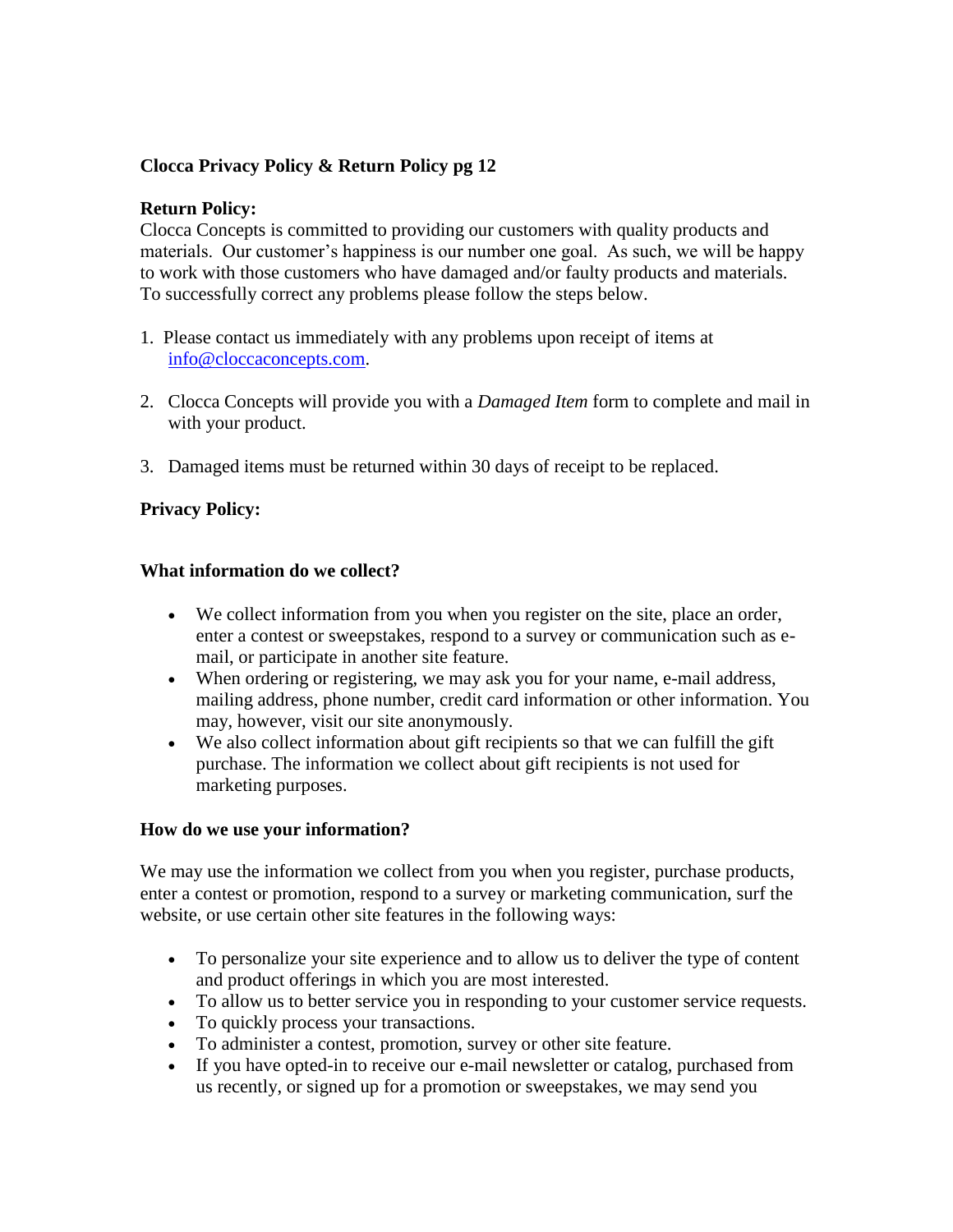periodic e-mails. If you would no longer like to receive promotional e-mail from us simply click the unsubscribe link at the bottom of any newsletter.

#### **How do we protect visitor information?**

We implement a variety of security measures to maintain the safety of your personal information. Your personal information is contained behind secured networks and is only accessible by a limited number of persons who have special access rights to such systems, and are required to keep the information confidential. When you place orders or access your personal information, we offer the use of a secure server. All sensitive/credit information you supply is transmitted via Secure Socket Layer (SSL) technology and then encrypted into our databases to be only accessed as stated above. Information is never sold.

## **Do we disclose the information we collect to outside parties?**

We do not sell, trade, or otherwise transfer to outside parties your personally identifiable information unless we provide you with advance notice, except as described below. The term "outside parties" does not include Clocca Concepts. It also does not include website hosting partners and other parties who assist us in operating our website, conducting our business, or servicing you, so long as those parties agree to keep this information confidential. We may also release your information when we believe release is appropriate to comply with the law, enforce our site policies, or protect ours or others' rights, property, or safety.

## **How can you opt-out, remove or modify information you have provided to us?**

To opt-out of your e-mail subscriptions, please click the "unsubscribe" link at the bottom of any newsletter. Please note that due to email production schedules you may receive any emails already in production.

## **Third party links**

In an attempt to provide you with increased value, we may include third party links on our site. These linked sites have separate and independent privacy policies. We therefore have no responsibility or liability for the content and activities of these linked sites. Nonetheless, we seek to protect the integrity of our site and welcome any feedback about these linked sites (including if a specific link does not work).

## **Changes to our policy**

If we decide to change our privacy policy, we will post those changes on this page. Policy changes will apply only to information collected after the date of the change.

## **Questions and feedback**